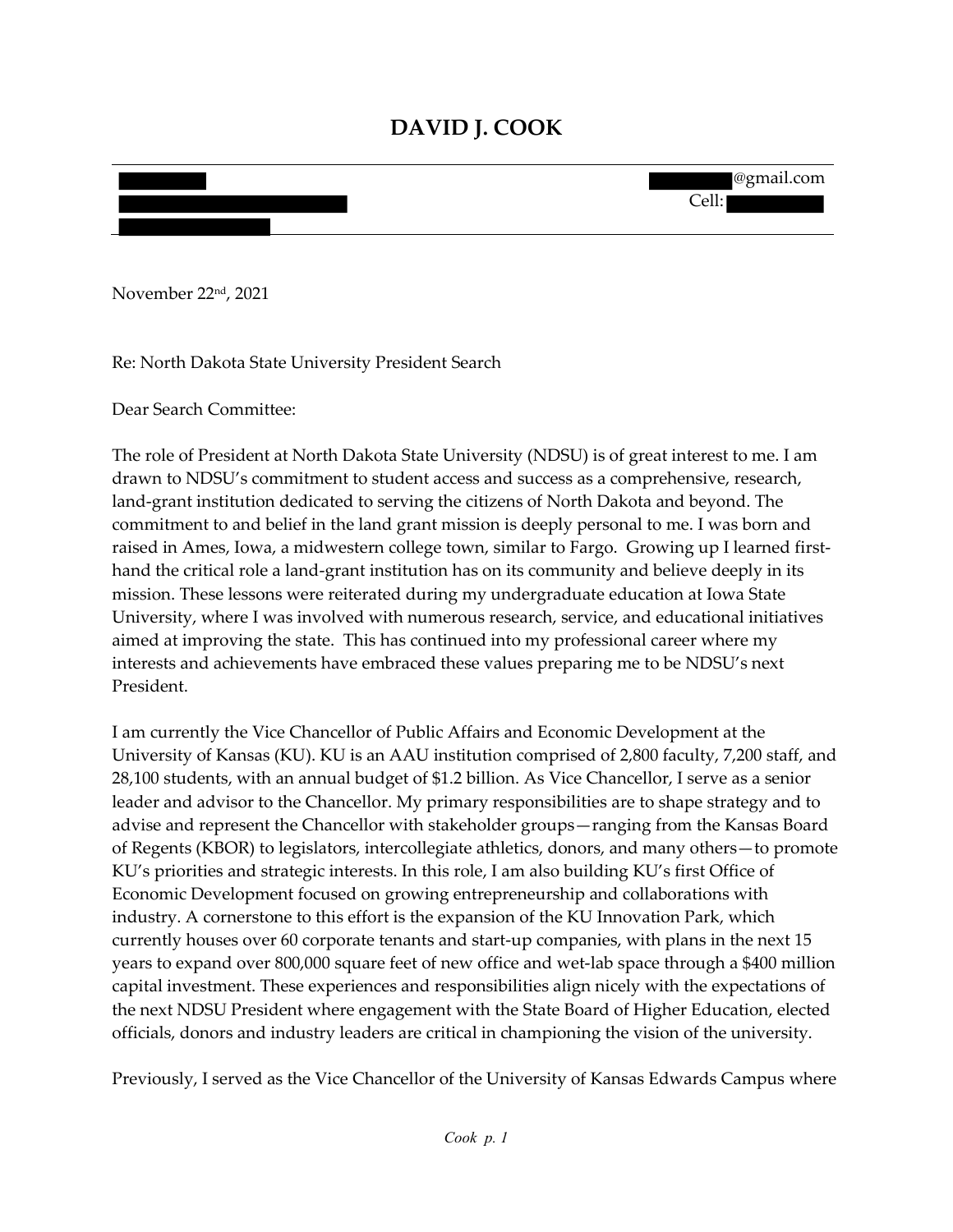I led enrollment growth to increase by 40% over six years. This is by far the largest growth by any institution in the region during that same time frame. One of the greatest rewards of this position was increasing access and student success with undergraduate transfer and nontraditional students. This involved re-vamping student services, overhauling the framework for academic program development, transforming enrollment management systems, and embracing the critical role of online education. This also involved establishing multiple "pathway" programs with community colleges and K-12 schools to accelerate and expand access to transfer students. As Vice Chancellor, I also represented the university in Greater Kansas City. My Board of Advisors included CEOs of the most prestigious companies in the area, including Black & Veatch, Cerner, and Hallmark, as well as elected officials and other community leaders. For NDSU to continue its success serving North Dakota, collaborating with a broad range of similar leaders will no doubt be critical.

Prior to my Vice Chancellor position, I spent 14 years at the University of Kansas Medical Center (KUMC)—the final 7 years as a member of the Executive Vice Chancellor's Leadership Cabinet. KUMC includes schools of medicine, nursing, and health professions, with 2,100 faculty, 4,000 staff, and 3,300 students and with research funding of about \$100 million. Across multiple roles, I represented and led KUMC's strategic interests with key constituents and stakeholders across Kansas, a critical function for the state's lone academic medical center. This included leading the Institute for Community Engagement that had offices across the state, as well as dozens of telemedicine sites in the most rural and medically underserved communities in Kansas. In 2013, my final year at KUMC, the Institute enrolled 35,000+ health professionals in accredited Continuing Education programs; connected 6,000+ telemedicine participants; provided over 120 outreach flights for 2,000+ patient consultations; and recruited dozens of physicians to practice in rural/underserved communities to alleviate health profession shortages. Efforts included 54 active community-based grants totaling \$25.3M focusing on a rage of public health and health access issues. I also led the Midwest Cancer Alliance (MCA), a community-based clinical trial network of 16 hospitals and research institutions in Missouri and Kansas. My experiences and achievements at KUMC strongly parallel NDSU's land-grant mission, where education, research and service routinely focus on enhancing the economic development, health and well-being of communities across the state.

From 2011-2012, I was an American Council on Education Fellow at the University of North Carolina-Chapel Hill. During that year, I studied a wide range of leadership issues within higher education. I was fortunate to visit and study dozens of universities, helping to round out my understanding of the challenges facing high education. One of my proudest achievements involved studying how diversity, cultural competency and professionalism was managed at other universities, bringing these lessons back to KUMC to launch a Diversity Council which is still active today. In addition, inquiry during my fellowship informed significant reorganization of KUMC's research enterprise, particularly in the design and organization of funds flow and the formalization of policy to enhance the organizational structure of research centers and research institutes within KUMC's School of Medicine.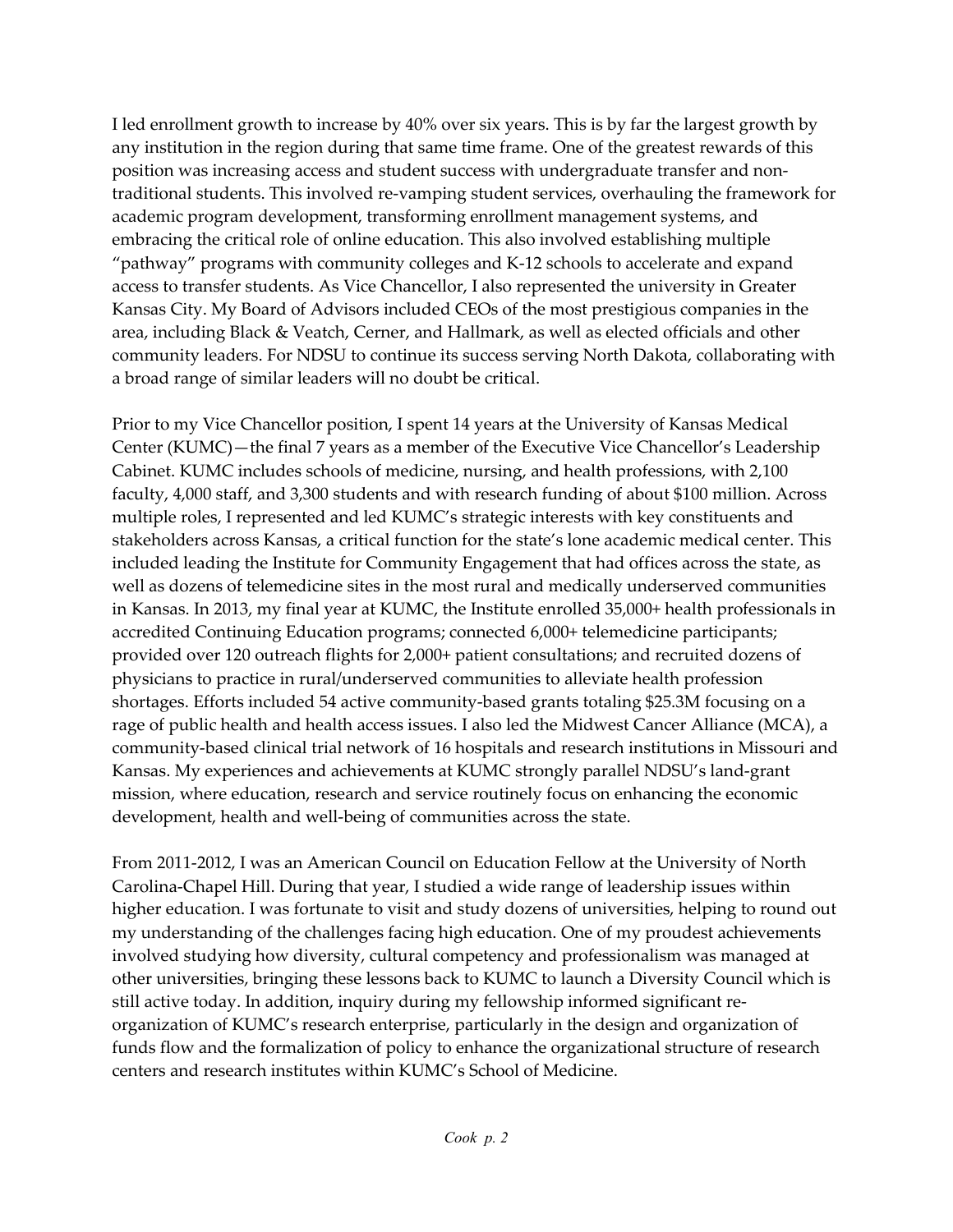My faculty experience and research interests continue to inform my leadership approach. I earned tenure in KU's School of Medicine and was later promoted to the rank of Professor in KU's College of Liberal Arts and Sciences. As a faculty member, I have taught over 20 different courses in both the School of Medicine and the College of Liberal Arts and Sciences. My research achievements include being a Principal or Co-Principal Investigator on nearly \$11 million in extramural funding; I have been funded on 29 different grants and contracts totaling nearly \$31 million. My overall research, and much of my administrative responsibilities, has focused on providing access to health and education for rural and underserved populations, health communication, public health, emergency preparedness, and emerging health technologies.

The attached Curriculum Vitae further details my administrative, research, and teaching experience, as well as my commitment to academic excellence, intellectual freedom, student success, collaboration, diversity, and fiscal responsibility. It would be an honor and privilege to serve as the next President of North Dakota State University. I greatly appreciate your consideration of my application.

I look forward to hearing from you.

Sincerely,

Dre Cak

David J. Cook, PhD Vice Chancellor and Professor University of Kansas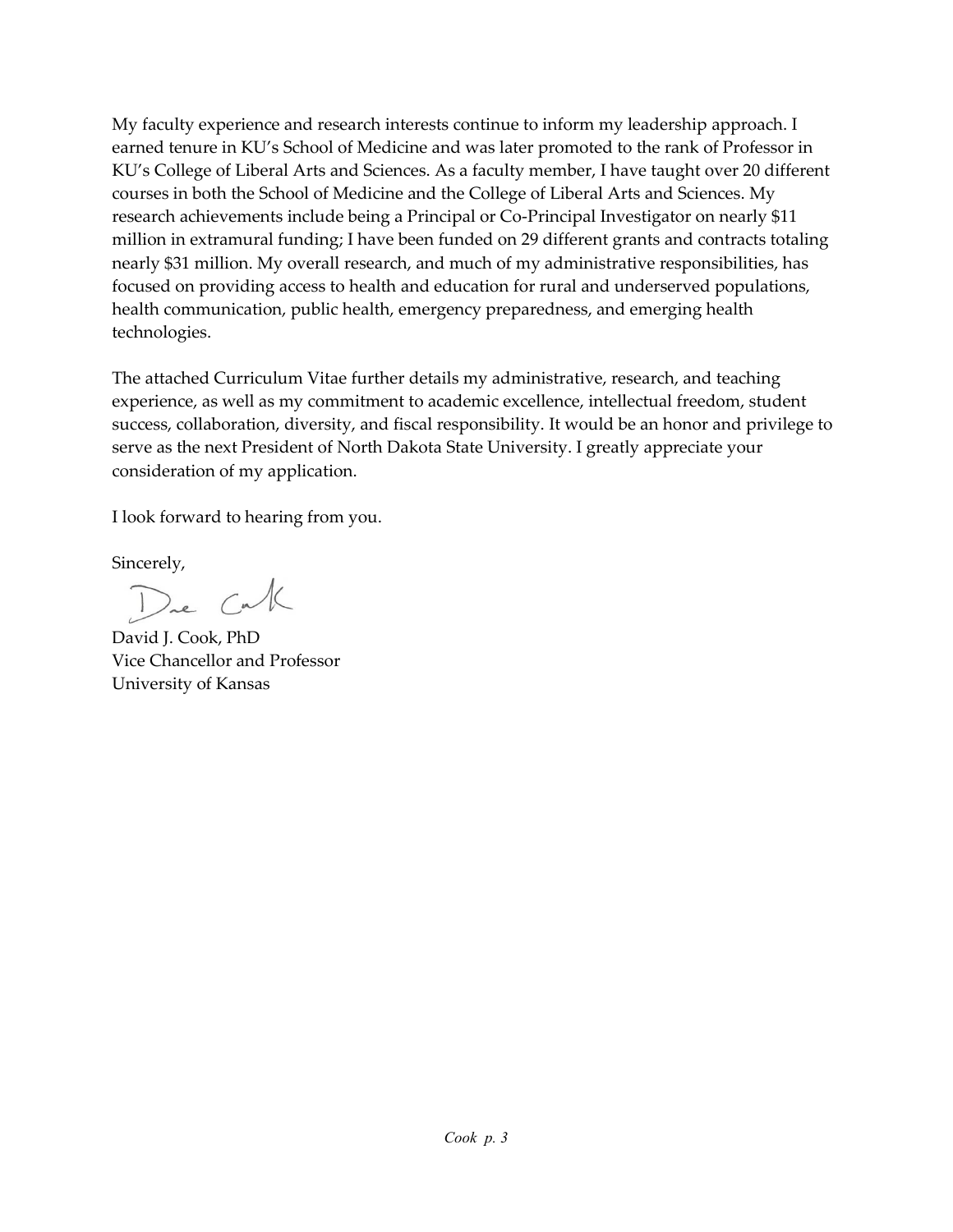# **DAVID J. COOK CURRICULUM VITAE**

# **Vice Chancellor for Public Affairs & Economic Development Office of the Chancellor**

## **Professor University of Kansas**

|                           |                                                                                                                                | @gmail.com<br>Cell:                                |
|---------------------------|--------------------------------------------------------------------------------------------------------------------------------|----------------------------------------------------|
| <b>EDUCATION</b>          |                                                                                                                                |                                                    |
| <b>YEARS</b><br>1995-1998 | <b>DEGREE</b><br>Doctor of Philosophy - Organizational Communication<br>Funded to live and conduct research in Shanghai, China | <b>INSTITUTION</b><br>University of Kansas (KU)    |
| 1993-1995<br>1988-1992    | Master of Arts - Organizational Communication<br>Bachelor of Arts - Political Science/Speech Communication                     | University of Kansas (KU)<br>Iowa State University |
|                           | <b>ADMINISTRATIVE EXPERIENCE</b>                                                                                               |                                                    |
| <b>YEARS</b>              | <b>POSITION</b>                                                                                                                | <b>INSTITUTION</b>                                 |
| 2020-present              | Vice Chancellor for Public Affairs & Economic<br>Development                                                                   | University of Kansas (KU)                          |
| 2013-2020                 | Vice Chancellor and Founding Dean (2020), KU Edwards<br>Campus and School of Professional Studies                              | <b>KU</b>                                          |
| 2008-2013                 | Associate Vice Chancellor, Institute for Community<br>Engagement                                                               | University of Kansas Medical Center<br>(KUMC)      |
| 2008-2013                 | Associate Director, Institute for Community & Public Health                                                                    | <b>KUMC</b>                                        |
| 2011-2012                 | Fellow, American Council on Education (ACE)                                                                                    | University of North Carolina-Chapel Hill           |
| 2008-2011                 | Executive Director, Midwest Cancer Alliance                                                                                    | <b>KUMC</b>                                        |
| 2005-2008                 | Assistant Vice Chancellor, External Affairs                                                                                    | <b>KUMC</b>                                        |
| 2002-2005                 | Director, Health and Technology Outreach                                                                                       | <b>KUMC</b>                                        |
| 1998-2002                 | Assistant Director/Director, Center for Telemedicine &                                                                         | <b>KUMC</b>                                        |

## **UNIVERSITY OF KANSAS (KU)**

**Telehealth** 

Senior leader and advisor to the Chancellor for past 8 years, most recently as Vice Chancellor for Public Affairs and Economic Development. KU is the flagship university in the State of Kansas and a proud member of the prestigious American Association of Universities (AAU). The university employs 2,800 faculty, 7,200 staff, 28,500 students across 5 campuses with research expenditures of \$400M and an annual budget of \$1.2B. Primary role is to shape strategy, advise and represent the Chancellor with stakeholder groups ranging from the Kansas Board of Regents, state/federal legislators, intercollegiate athletics, alumni, donors, business leaders, community stakeholders, students, faculty, to promote KU's priorities and strategic interests.

## **Vice Chancellor for Public Affairs & Economic Development,** 2020-present

Chief strategist leading university efforts to increase national and international visibility and prominence. In addition, charged with establishing a new university-wide economic development plan focusing on corporate and community engagement, entrepreneurship, commercialization, workforce development and industry sponsored research to align university assets with economic prosperity opportunities locally and across the globe.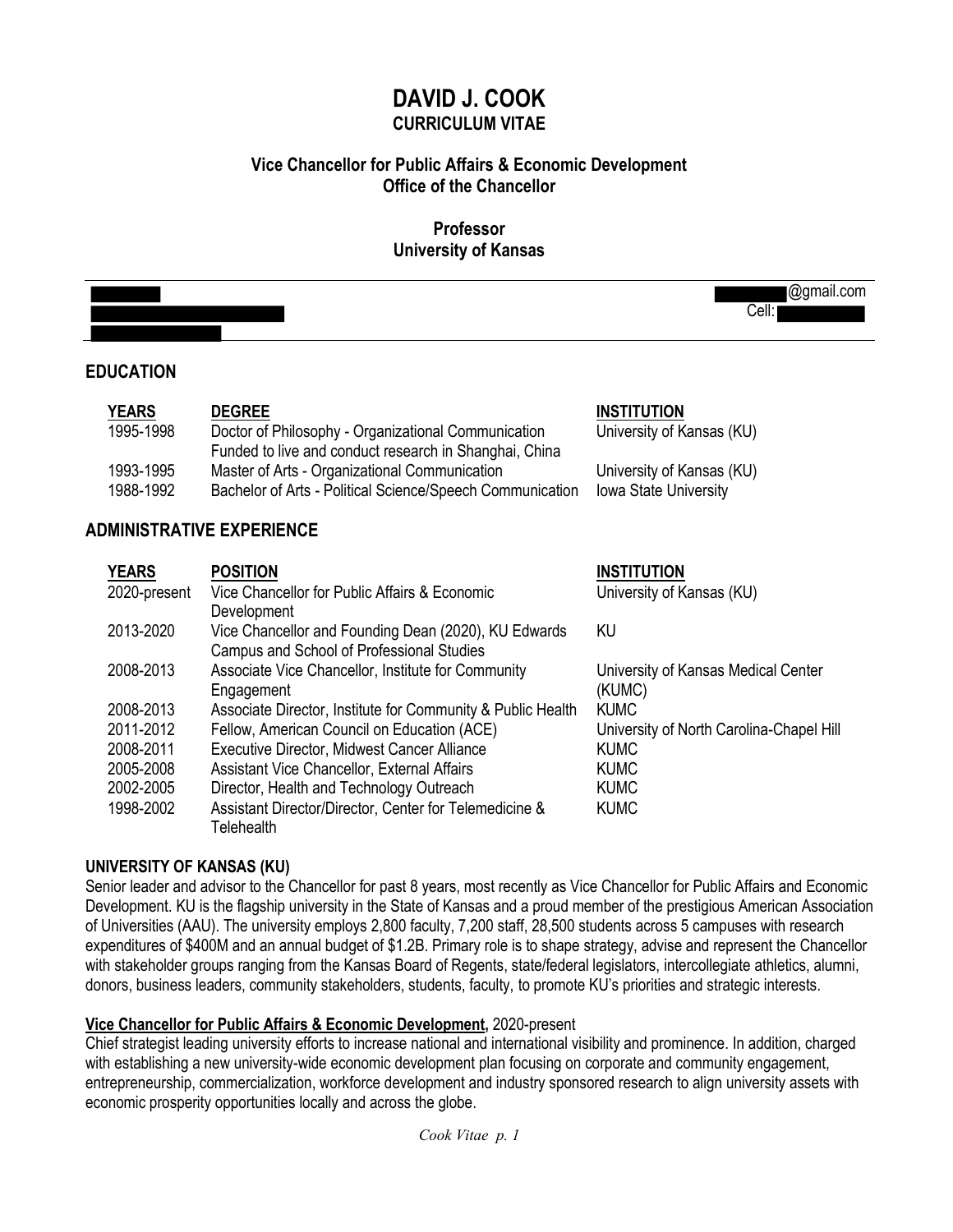#### **Key University Stakeholders**

Alumni Relations **Athletics** Center for Entrepreneurship and Innovation Communication and Marketing Endowment Enrollment Management Government Relations- Federal Government Relations- State Jayhawk Welcome Center Kansas Board of Regents KU Innovation Park KU News Office of the Executive Vice Chancellor, KUMC Office of Innovation, Partnerships & Economic Development Office of the Provost and Executive Vice Chancellor, KU Office of Technology Commercialization Office of Research, KU Research Institute, KUMC Strategic Communication University Communicators University Governance

#### **Office of Public Affairs,** 2020-present

## *(https://publicaffairs.ku.edu/)*

The Office of Public Affairs advances the goals, objectives and priorities of the university through strategic communication, state and federal government relations, support of university enrollment management, and by promoting awareness and collaboration among communications staff in university units and affiliates.

## **Major Accomplishments**:

- Represent university by speaking to hundreds of state and federal elected officials, alumni, business, community and civic stakeholders to shape policymaking and opinion leaders on university priorities and effectiveness.
- Serve as principal spokesperson for the University of Kansas with all external publics relating to institutional crisis communication responses.
- Successfully lobbied the state legislature for a renewed investment in the University Engineering Initiative Act, providing \$210M (\$105M from the Expanded Lottery Act Revenues Fund matched by \$105M from three Regents institutions) over ten years to support the growth and number of engineering graduates to address talent and workforce needs in the state.
- Coordinate contact and lobbying efforts with federal delegation across identified programmatic requests, through a Washington DC based office, to align university priorities with federal opportunities.
- Support public relations and communication activities relating to KU Athletics.
- Developing a data-driven university-wide marketing and communication infrastructure to support undergraduate inquiries, applications, and overall enrollment to address several years of declining freshmen, graduate and transfer enrollment for the KU-Lawrence campus. Strategy includes alignment of market analyses, advising, academic program development, and recruitment of academic and non-credit student enrollment.
- Support Office of News and Media Relations (KU News Service) to uncover and create national news stories in print and broadcast media in support of university's AAU interests.
- Leading effort to design digital experiential content for the new \$30M Welcome Center to support student recruitment and alumni engagement.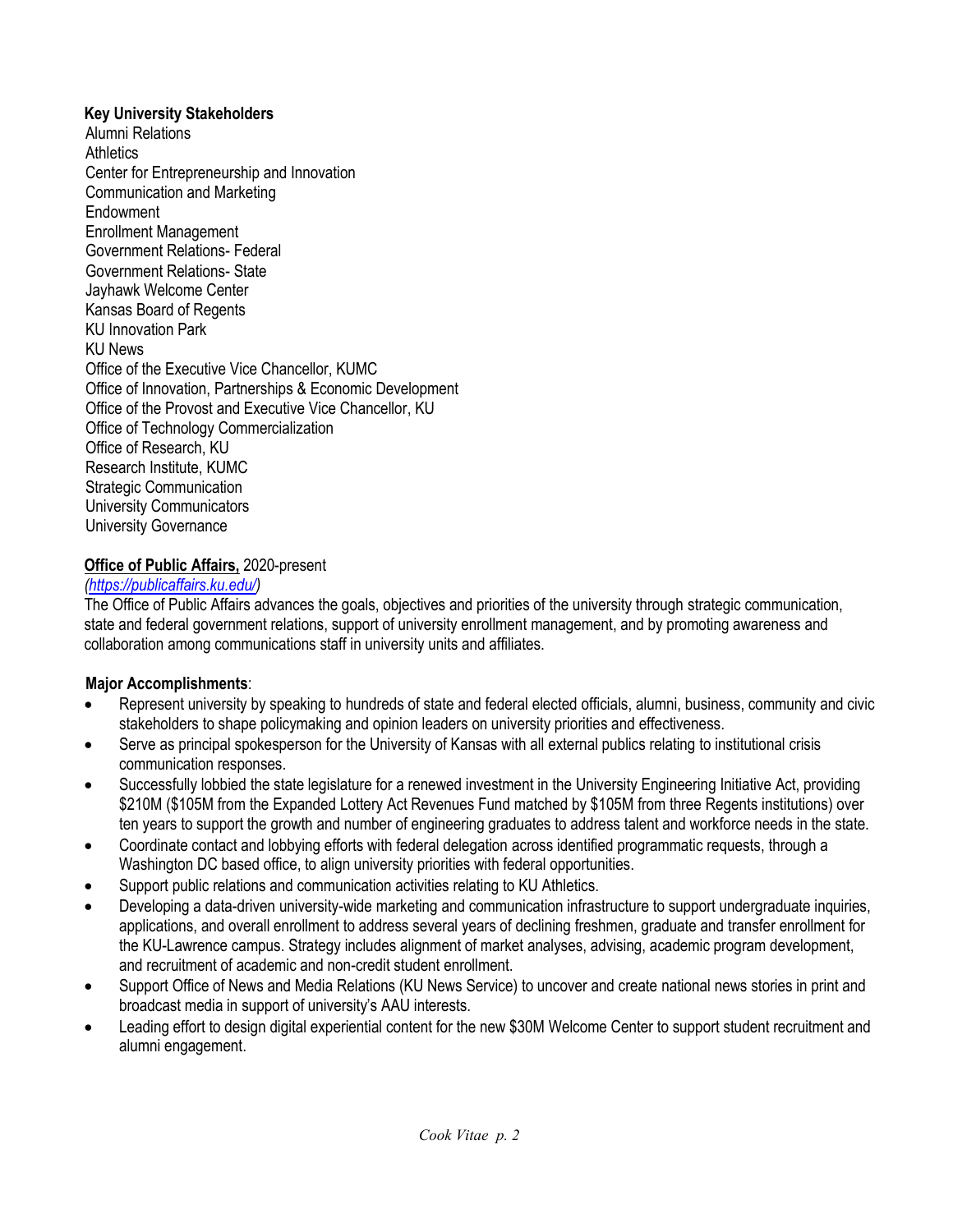## **Office of Economic Development,** 2020-present

The Office of Economic Development focuses on curricular enhancements to support business creation and job growth, the translation of research and the commercialization of innovation to the marketplace, and alignment of university assets to maximize job creation and capital investment to support state and regional economic prosperity.

## **Major Accomplishments**:

- Establishing first university-wide economic development office and strategic plan with key performance indicators highlighting increased internships, capital dollars raised to support entrepreneurship including dilutive and non-dilutive SBIR/STTRs, number of startups, licenses negotiated, invention disclosures, and value of industry sponsored agreements.
- Supporting KU Innovation Park expansion over next 15 years to develop over 800,000SF of office and wet-lab space, create 2,500 high-wage jobs through a \$400M capital investment. The park currently houses over 60 corporate tenants, start-up companies and KU spinouts based on KU technologies, providing 450+ jobs.
- Expanding undergraduate curricula to support entrepreneurship education and provide professional development for faculty and students across the range of innovation and entrepreneurial activities.
- Aligning and expanding career ready curricula and services, including internships and mentoring, to enhance students opportunities to achieve careers upon graduation in Kansas and beyond.

## **Vice Chancellor KU Edwards Campus and Founding Dean School of Professional Studies,** 2013-2020

Served as the Chief Executive Officer for the KU Edwards Campus, the KU Leavenworth Campus, and oversaw KU's Professional & Continuing Education division. Served as member of the KU Chancellor's Executive Committee, the Chancellor's Cabinet, and various other leadership teams across the institution. Represented the University of Kansas in the Greater Kansas City area and across the state with business leaders, community leaders, and elected officials in serving and promoting KU's missions of education, research, and service. Led 170+ administrative staff and 150+ faculty. Oversaw a \$37M+ annual budget. In addition, launched the School of Professional Studies in 2020, the first new school at the university since 1993, to launch academic programs uniquely aligned with workforce and talent needs of employers.

## **Reports:**

Direct Reports/KU Edwards and Leavenworth Campus Units Academic Program Development Academic Services Academic Support Center Administrative and Fiscal Services Community Engagement/Business Development Marketing and Public Relations Student Support Services

Dean Liaison Reports with Academic Programs College of Liberal Arts & Sciences Graduate Studies School of Architecture, Design & Planning School of Business School of Education School of Engineering School of Health Professions School of Journalism School of Law School of Medicine School of Nursing School of Professional Studies School of Public Affairs and Administration School of Social Welfare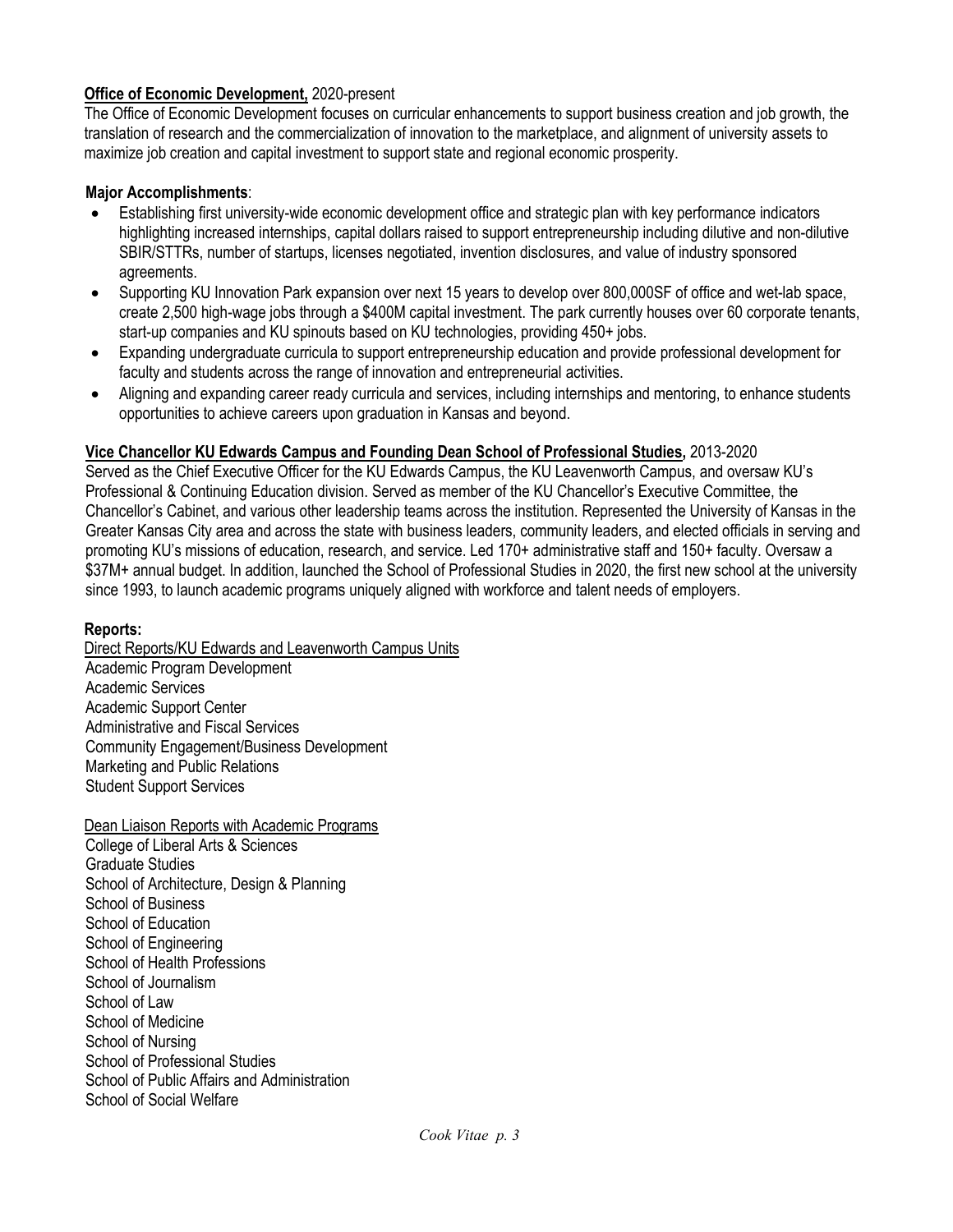Other Units on KU Edwards Campus Campus Security Center for Public Partnerships & Research Center for STEM Learning Information Technology Jayhawk Central Kansas Center for Autism Research and Training KU Libraries

Boards with Oversight or Advisory Relationships Johnson County Education Research Tax Authority (JCERTA) Board KU Edwards Advisory Board KU Edwards Faculty Advisory Board KU Edwards Student Advisory Council KU Edwards Workforce Development Advisory Board

KU Professional and Continuing Education Units

Kansas Fire & Rescue Training Institute Kansas Law Enforcement Training Center Osher Lifelong Learning Institute Professional Programs: Aerospace Engineering, Civil and Technology Management, Coding Boot Camps, Conference Services, Registered Behavioral Technician, Leadership and other Management Programs

## **KU Edwards Campus,** 2013-2020

#### (*www.edwardscampus.ku.edu/*)

The University of Kansas Edwards Campus annually served 2,000+ students and had 45+ graduate/undergraduate degrees, minors, and certificates.

## **Major Accomplishments:**

- Increased enrollment by over 40%, following a 4-year trend of continued decline.
- Launched 16 new academic degree programs and 21 new academic certificates leveraging traditional, hybrid, online, and other alternative delivery models, while closing numerous unsustainable academic programs so resources could be redirected to more viable educational opportunities.
- Repaid an inherited \$800,000 debt, placing campus on solid financial footing for the first time in a decade.
- Launched *Degree in 3*, a rigorous, accelerated undergraduate pathway program for high school, associate degree, and baccalaureate students, in partnership with 8 K-12 school districts and 3 community colleges across the region.
- Overhauled student services from a traditional advising model to a success coaching model to provide comprehensive resources throughout the life of the student experience.
- Enhanced and nurtured board development, leveraging relationships with CEOs, community leaders, and elected officials to support education, research, service, and philanthropic opportunities for students, faculty, and staff.
- Implemented a Diversity and Inclusion Cabinet responsible for campus-wide activities and strategic goals addressing cultural competency, equity, and professionalism.
- Achieved full re-accreditation from the Higher Learning Commission (HLC) for a 2017 multi-location KU site visit.

# **KU Leavenworth Campus,** 2016-2020

# (*www.leavenworth.ku.edu/*)

Served as a cornerstone for KU engagement with Fort Leavenworth and the surrounding region focusing on education, research, and service opportunities.

• Secured \$350,000 in philanthropic funding to support construction costs to launch new campus facility.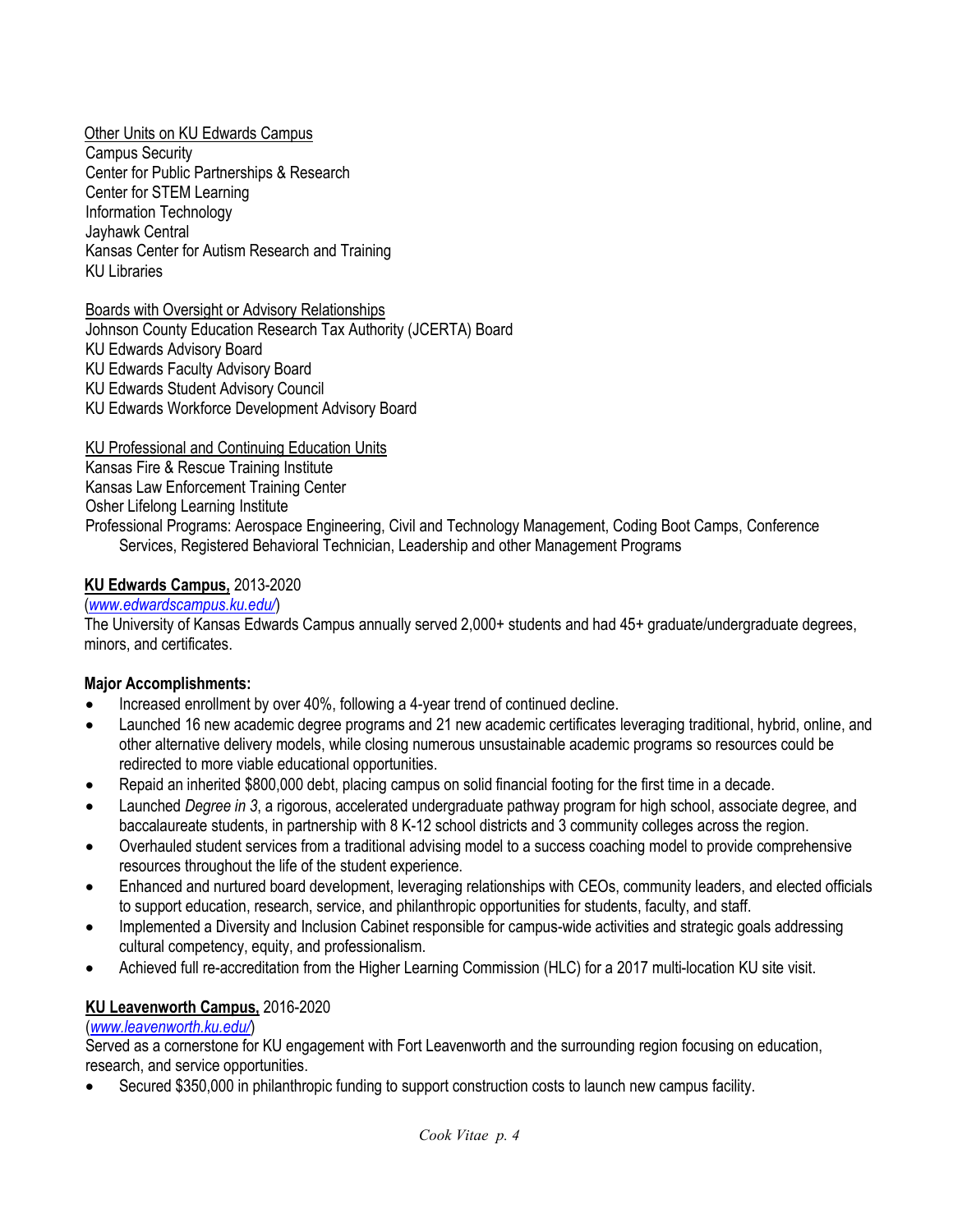- Developed business model and fee structure to support \$1.4M in annual program revenue to support ongoing academic infrastructure and facilities costs.
- Launched 3 graduate degree and certificates including an MS in Homeland Security, the first-ever non-law degree offered from KU's School of Law.
- Increased enrollment from 6 to 70+ students annually in first four years.

## **KU Professional & Continuing Education,** 2014-2020

#### (*www.kupce.ku.edu/*)

Served 30,000+ course registrations, with 100+ staff, working with 800+ instructors teaching nearly a 1,000 programs in Kansas and across the globe.

- Successfully moved 40+ staff from KU-Lawrence to KU Edwards to align the unit with workforce and economic development opportunities in the Greater Kansas City region.
- Stabilized financial standing of the unit, following five previous years of an approximate loss of nearly \$900,000 annually
- In 2017, received legislative approval to increase vehicle registration fees in Kansas by \$1.25 each to garner \$3M in additional state funding annually to support the Kansas Law Enforcement Training Center KLETC.
- Launched 24-week technology boot camps (*https://bootcamp.ku.edu/*) providing full-stack, end-to-end web development education, data analytics, and cybersecurity education graduating 406 students in first two years with another 137 currently enrolled.

## **School of Professional Studies,** 2020

*(About - School of Professional Studies | KU Edwards Campus)*

- Launched the first new school in the university since 1993.
- Built infrastructure, including advising, academic affairs, curriculum, financial model, governance, and student services to support the new school.
- Initial undergraduate and graduate programs included American Sign Language & Deaf Studies, Biotechnology, Health Sciences, Information Technology, Molecular Bioscience and Organizational Communication.

## **UNIVERSITY OF KANSAS MEDICAL CENTER (KUMC),** 1998-2013

#### (*www.kumc.edu*)

Worked at KUMC for 14+ years progressing through various administrative and faculty positions, spending the final 7 years as a member of the Executive Vice Chancellor's Leadership Cabinet, KUMC's top leadership team. KUMC includes schools of Medicine, Nursing, and Health Professions, with 2,100 faculty, 4,000 staff, and 3,300 students with research funding of about \$100 million. Routinely balanced multiple administrative positions, helping to lead major initiatives for the institution relating to external affairs, rural health, telemedicine, public health, community engagement, cancer, and research. Role included reorganizing KUMC's public affairs, legislative affairs, public relations, and community outreach efforts to better engage and serve key stakeholders across the state. As a faculty member, taught a variety of courses and mentored numerous students, ultimately earning tenure in the School of Medicine. Research achievements included being in the top 15 of researchers by total grant dollars at KUMC across multiple years, while maintaining a robust administrative portfolio.

## **Associate Vice Chancellor of the Institute for Community Engagement,** 2008-2013

(*www.kumc.edu/community-engagement.html*)

Led KUMC's community engagement and engaged scholarship research and service missions, serving key constituents and stakeholders across the state and region.

## **Major Accomplishments***:*

- Institute with 9 departments and 70 people served communities across Kansas. Institute had a \$5M budget, with 30+ affiliated faculty members and 54 active community-based grants totaling \$25.3M.
- In 2013, Institute enrolled 35,000+ health professionals in accredited Continuing Education programs; connected 6,000+ telemedicine participants; provided over 120 outreach flights for 2,000+ patient consultations; and recruited dozens of physicians to practice in rural/underserved communities to alleviate health profession shortages.
- Worked with the Promotion and Tenure governance structure to enhance the role of engaged scholarship across the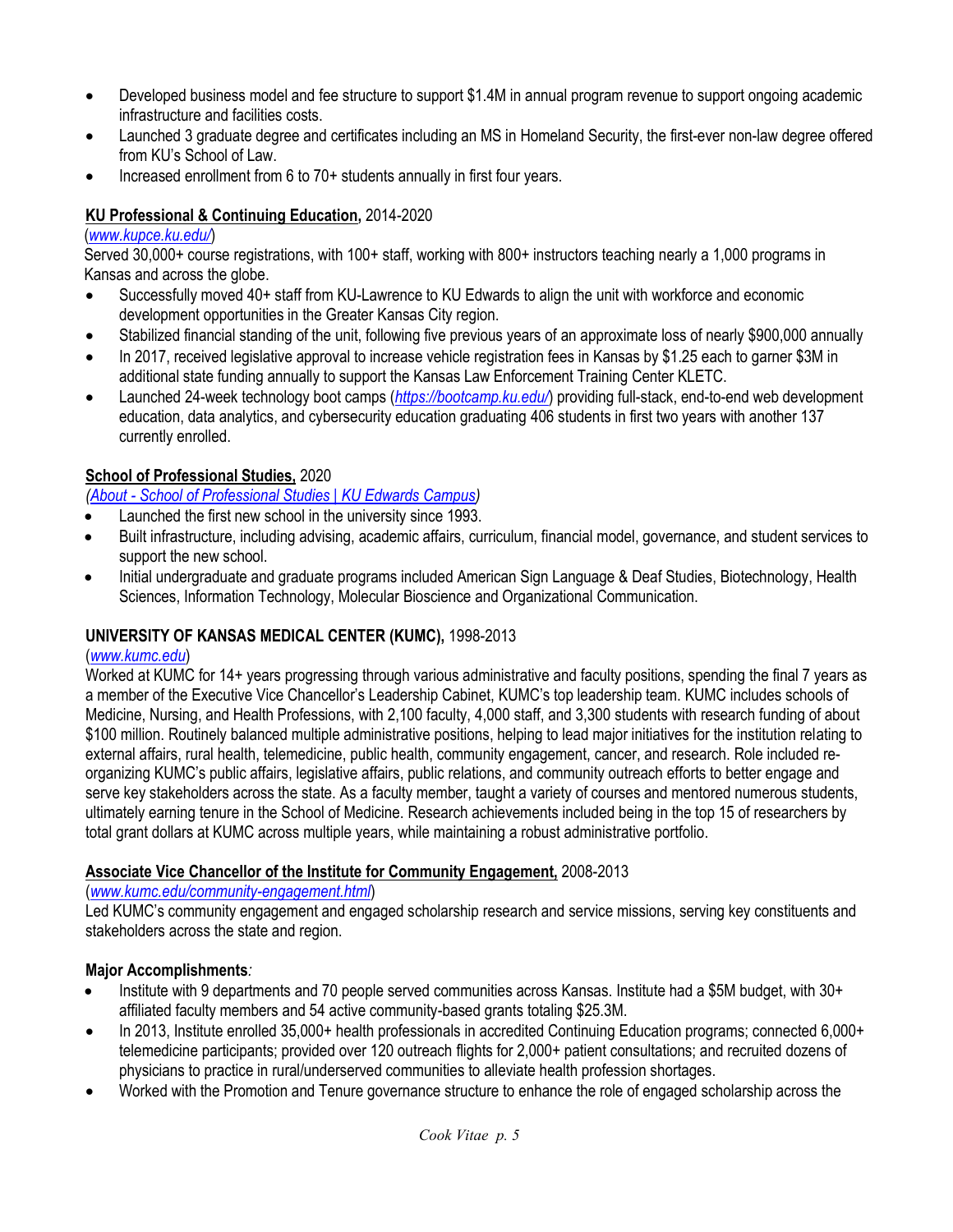School of Medicine, School of Nursing, and School of Health Professions.

## **Associate Director for the Institute for Community and Public Health**, 2008-2013

Helped lead efforts to re-organize existing University resources to position KUMC to launch the Institute and position it to start a School of Public Health at some point in the future.

## **Major Accomplishments:**

- Worked with four existing academic departments, with 10 Masters/Doctoral programs, and 43 faculty with \$45M in grant funding to organize academic and financial infrastructure under the Institute.
- Helped establish a new curriculum, governance, and research infrastructure to meet the Council on Education for Public Health (CEPH) accreditation standards.
- Helped acquire \$5M in philanthropic funding to support the Institute.

## **Fellow, American Council on Education**, Office of the Provost, University of North Carolina-Chapel Hill, 2011-2012 (*www.acenet.edu/leadership/programs/Pages/ACE-Fellows-Program.aspx*)

Mentored by EVC and Provost Bruce Carney to better understand the Provost role at a top public R1 institution and visited/interviewed 111 leaders from 23 universities to study a range of higher education leadership issues.

## **Major Accomplishments:**

- Studied curriculum, research, and community engagement infrastructure of UNC School of Public Health to inform related strategic planning efforts at the University of Kansas.
- Studied organization, policies/procedures and financial models of research centers and institutes at UNC-Chapel Hill and other R1 institutions to inform and enhance KUMC's research enterprise.
- From lessons learned during Fellowship, implemented and co-chaired a new Council on Diversity, Cultural Competency, and Professionalism charged with developing an overarching DEI strategic plan for KUMC.

## **Executive Director, Midwest Cancer Alliance (MCA)**, 2008-2011

## (*www.midwestcanceralliance.org/*)

Led the MCA, a community-based clinical trial network of 16 hospitals and research institutions in Missouri and Kansas, bridging clinical partnerships in the region while providing enhanced, community-based cancer care.

## **Major Accomplishments:**

- Led a \$5M + annual philanthropic campaign to support the Alliance.
- Advanced the network from placing one patient on a therapeutic clinic trial to an average of 30 patients annually by developing a centralized Internal Review Board (IRB) and an online patient management system.
- Championed several secondary prevention clinical trials and research studies focusing on patient navigation, cancer screening and breast cancer survivorship.

# **Assistant Vice Chancellor for External Affairs**, 2005-2008

Co-led KUMC's public affairs mission in combining various outreach and government relations departments.

# **Major Accomplishments:**

- Co-led a 12-department, 75-person statewide division with an \$8M annual budget with half of the resources raised through extramural funds.
- Re-organized KUMC's University Relations, Government Affairs, Alumni Relations and Community Relations to establish more efficient and effective operating units to serve key stakeholders across the region.
- Led a 3-year, \$3M fundraising campaign to support pediatric care for indigent populations.

## **Director of Health and Technology Outreach,** 2002-2005

Led KUMCs mission to serve the health needs of the state of Kansas, particularly in underserved communities.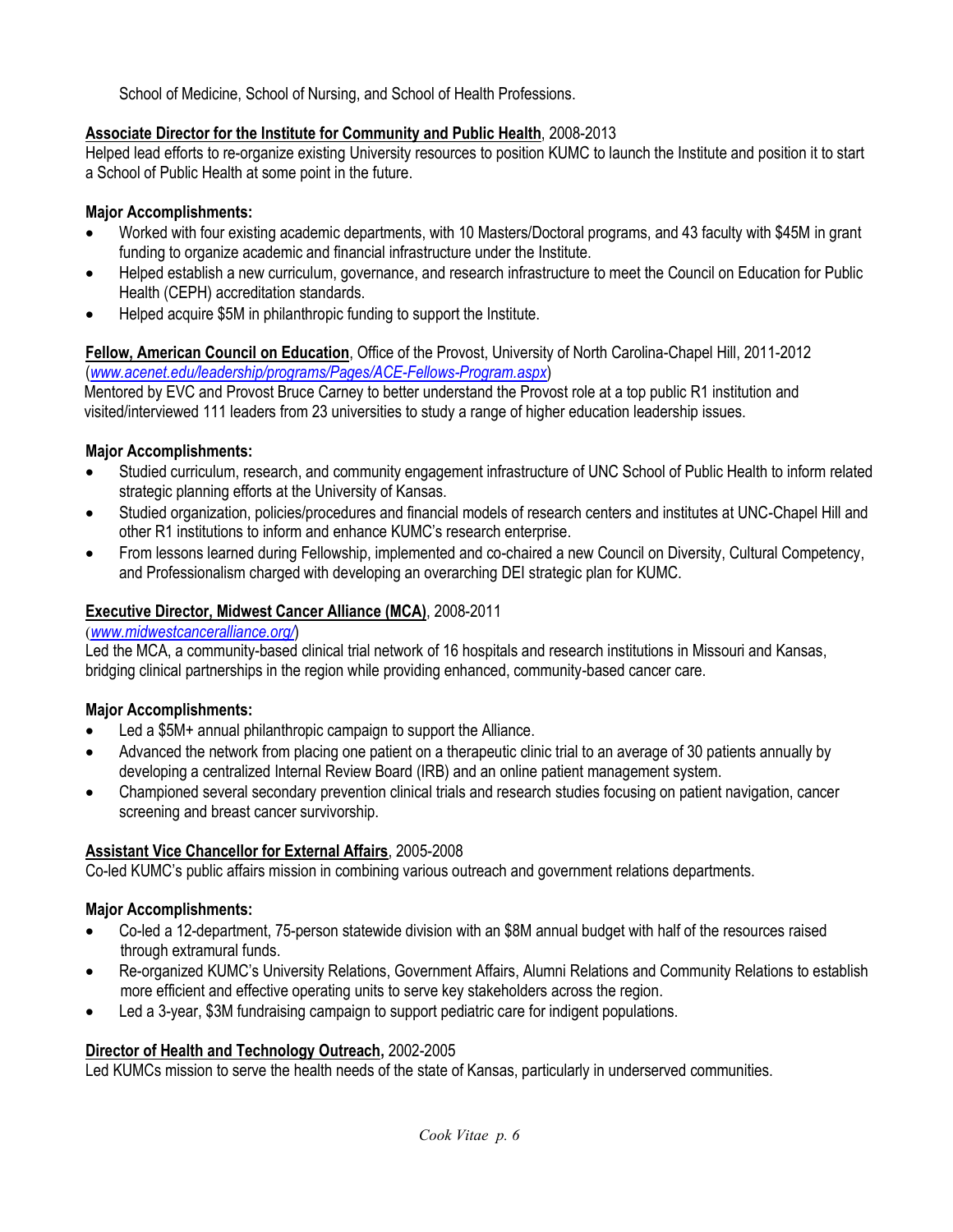## **Major Accomplishments:**

- Led an 8-department, 53-person statewide division with a \$4M annual budget with half of the resources raised through grants, contracts, and philanthropic endeavors.
- Increased operational efficiencies across departments including three Area Health Education Centers, the Center for Telemedicine and Telehealth, Continuing Education, Rural Health Education, and University Airplane.
- Established financial and operational policies for University Airplane unit to ensure efficient use of aviation assets for outreach clinics and other mission-critical community engagement efforts.
- Led \$4.6M funded emergency preparedness grant initiative that trained more than 17,000 health professionals and firstresponders requiring significant coordination with state and community agencies across the State. Initiative concluded with a large-scale simulation involving more than 1,000 participants responding to a multi-faceted disaster response.

## **Assistant Director promoted to Director of the Center for Telemedicine and Telehealth**, 1998-2002

(*www.kumc.edu/community-engagement/ku-center-for-telemedicine-and-telehealth.html*) Led KUMC's internationally renowned Center for Telemedicine and Telehealth.

#### **Major Accomplishments:**

- Led a 12-person Center for Telemedicine and Telehealth with a \$1.5M annual budget focused on researching and developing technology innovations to advance health care delivery. Approximately half of this funding was garnered through grants and other extramural funding sources.
- Received the American Telemedicine Association's President's Award recognized as the top ranked telemedicine program nationally and internationally.
- Led a K-12 school-based project recognized by the Governor of Kansas during his State of the State address and subsequently received \$2M from a line item in the General Use Kansas state budget over six years to expand telemedicine across Kansas.

# **FACULTY EXPERIENCE**

| <b>YEARS</b> | <b>POSITION</b>                        | <b>INSTITUTION</b>                  |
|--------------|----------------------------------------|-------------------------------------|
| 2013-Present | Professor with Tenure                  | Communication Studies, KU           |
|              | Joint Appointment                      | Health Policy and Management, KUMC  |
| 2008-2013    | Associate Professor with Tenure        | Health Policy and Management, KUMC  |
| 2009-2013    | Associate Professor; Joint Appointment | Family and Community Medicine, KUMC |
| 2010-2013    | Associate Professor; Joint Appointment | School of Nursing, KUMC             |
| 2005-2007    | <b>Adjunct Assistant Professor</b>     | Health Policy and Management, KUMC  |
| 2000-2007    | <b>Assistant Research Professor</b>    | Internal Medicine, KUMC             |
| 1999-2005    | <b>Adjunct Assistant Professor</b>     | <b>Communication Studies, KU</b>    |
| 1995-1998    | <b>Graduate Teaching Assistant</b>     | <b>Communication Studies, KU</b>    |

#### **Summary of Teaching Accomplishments:**

- Awarded the J-HAWK Faculty Appreciation Award (2013), the top honor bestowed by students annually to a Health Policy and Management faculty member.
- Created numerous original courses with original curricula, including online and hybrid offerings.
- Mentored and advised dozens of students while participating on numerous PhD and MS committees.
- Established formal internship and fellowship programs for MHSA students and post-graduate students.
- Member of the Orr Academic Medical Society (2009-2013), a mentoring society for medical students.
- Invited lecturer at dozens of national and international universities.
- Routinely guest lecture across the University of Kansas campuses and with regional universities.

Courses Taught

Advanced Topics in Health Policy and Management Communication Audits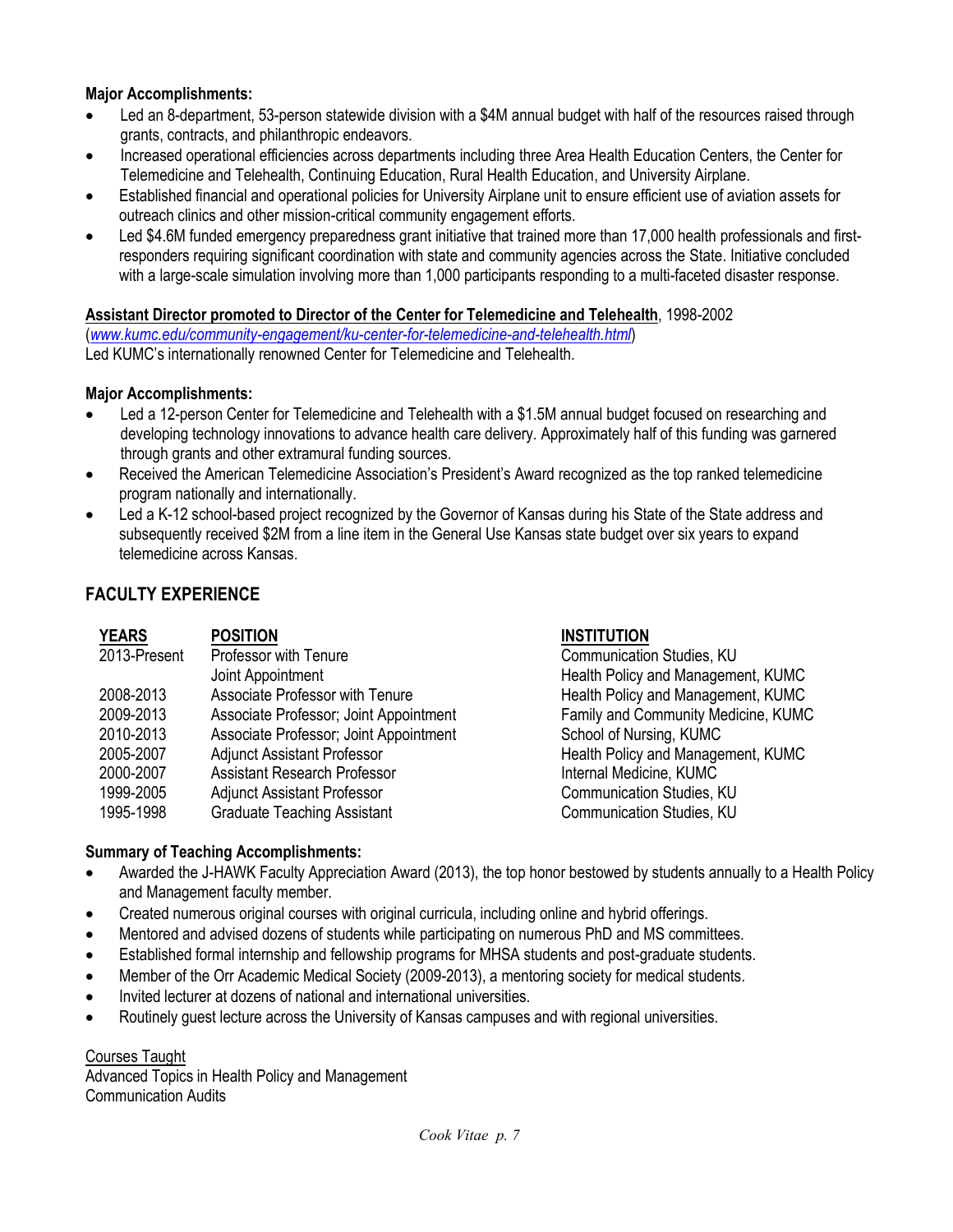Community Health Center Management and Leadership Communication for Health Care Leaders Computer Literacy Developing Communication Patterns in a Globalized World Diffusion, Adoption and Implementation of Innovation Directed Research Studies Effective Business Communication From Telemedicine to E-health International Organizational Communication Internships for Health Care Executives Interpersonal Communication Introduction to Organizational Communication Organizational Paradigms and Theories Professional Development for Health Care Executives Professional Interviewing Seminar in Leadership Social Basis for Medical Practice Speaker-Audience Communication Strategic Marketing A Survey of Theory and Research in Organizational Communication

# **Summary of Research Accomplishments:**

- Principal Investigator or Co-Principal Investigator on 15 grants acquiring nearly \$11M in extramural funding.
- Funded by 29 different grants and contracts as an investigator totaling nearly \$31M in extramural funding.
- In the top 15 of total annual research dollars acquired by faculty at KUMC across multiple years.
- Published 68 articles, book chapters and abstracts, including a co-edited case study book.
- Authored and co-authored 77 scholarly presentations and posters at national and international conferences.
- Mentored dozens of faculty and post-docs, including fostering their involvement on 29 research grants totaling nearly \$17M in direct costs.
- Grant reviewer for numerous federal, state, and private agencies, including at the federal level, the Department of Defense's Peer Reviewed Medical Research Program (PRMRP), the Health Resources and Services Administration (HRSA), the Office for the Advancement of Telehealth (OAT), the National Institute of Health (NIH), and the Department of Commerce (DOC).

## **Grants and Contracts**

| 2013-2016 | Co-Investigator, "Mobile Technologies Assisting Patients and Family Caregivers in Healthy Living (RO1),"<br>funded by the National Institute of Health, \$1,300,000.                           |
|-----------|------------------------------------------------------------------------------------------------------------------------------------------------------------------------------------------------|
| 2010-2013 | Principal Investigator of Community Outreach Care, "CNP-Centers for Reducing Cancer Disparities Through<br>Research and Training (U54)," funded by the National Cancer Institute, \$4,770,015. |
| 2010-2013 | Co-Investigator, "Effectiveness Research on Smoking Cessation in Hospitalized Patients (UO1)," funded by<br>the National Institute of Health, \$1,800,000.                                     |
| 2010-2013 | Co-Investigator, "Heartland Telehealth Resource Center," funded by the Health Resources Services<br>Administration, \$980,000.                                                                 |
| 2008-2013 | Advisor, "Using CBPR to Implement Smoking Cessation in an Urban American Indian Community," funded<br>by the National Institute of Health, \$600,000.                                          |
| 2008-2011 | Principal Investigator, "Hospital Preparedness Training," funded by the Kansas Health Foundation, \$100,000.                                                                                   |
| 2008-2010 | Evaluator, "Evaluation of the Human Papillomavirus (HPV) Vaccine Initiative," funded by the Health Care<br>Foundation of Greater Kansas City, \$39,600.                                        |
| 2008-2009 | Principal Investigator, "Can It Happen in Kansas? Response to Terror and National Disasters," funded the<br>Health Resources Services Administration, \$60,892.                                |
| 2008-2009 | Principal Investigator, "Community Education to Increase Awareness of Disease Among Women in Kansas,"                                                                                          |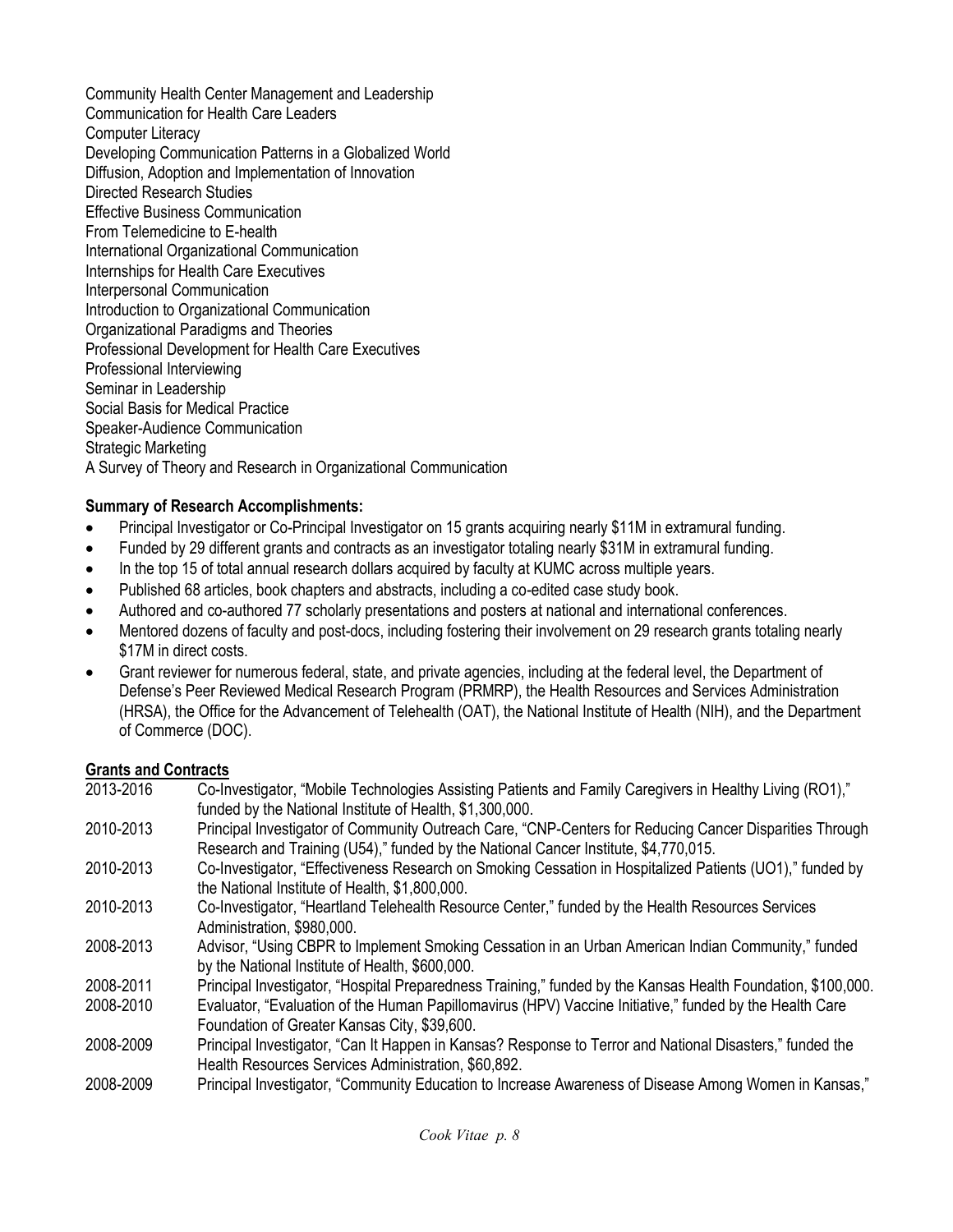|           | funded by the Department of Health and Human Services, \$3,189.                                                      |
|-----------|----------------------------------------------------------------------------------------------------------------------|
| 2005-2008 | Principal Investigator, "Can It Happen in Kansas? Response to Terror," funded by the Department of Health            |
|           | and Human Services, \$4,380,278.                                                                                     |
| 2003-2006 | Co-Principal Investigator, "Evaluating Sustainability and Cost Benefit of the Kansas Telehealth Network              |
|           | Project," funded by the Health Resources Services Administration, \$749,245.                                         |
| 2003-2005 | Principal Investigator, "Kansas Bioterrorism Preparedness Plan for Health Professionals," funded by the              |
|           | Health Resources Services Administration, \$2,325,513.                                                               |
| 2003-2005 | Co-Principal Investigator, "Comprehensive Geriatric Education Program," funded by the Health Resources               |
|           | Services Administration, \$574,618.                                                                                  |
| 2003-2004 | Principal Investigator, "Implementing and Assessing the Effectiveness of An Online Pediatric Classroom for           |
|           | Chronically-Ill Children," funded by Kan-Ed, Kansas State Board of Regents, \$306,582. (Transferred                  |
|           | Principal Investigator role to Ryan Spaulding in 2004).                                                              |
| 2003-2004 | Consultant, "Development of an eHealth Provider-Patient Communication Measure, Health e-Technologies                 |
|           | Initiative," funded by the Robert Wood Johnson Foundation, \$95,538.                                                 |
| 2002-2003 | Principal Investigator, "Researching and Implementing a Kansas Medicaid Telemedicine Reimbursement                   |
|           | Policy," funded by the Kansas Medicaid Office, \$250,000.                                                            |
| 2002-2003 | Evaluator, "Obesity Among School-Aged Children in the State of Kansas," funded by the Sunflower                      |
|           | Foundation, \$137,383.                                                                                               |
| 2002-2003 | Co-Principal Investigator, "Developing a Telehealth Primer and Research Protocols for School-Based                   |
|           | Telemedicine," funded by the Health Resources Services Administration, \$40,000.                                     |
| 2002      | Principal Investigator, "Providing Acute and Chronic Health Care to Students in the USD500 School District           |
|           | Via Telemedicine," funded by the SBC Foundation, \$15,000.                                                           |
| 2001-2005 | Evaluator, "Advancing Biomedical Research for American Indians, MBRS Research Initiative for Scientific              |
|           | Enhancement," funded by the Department of Health and Human Services, \$3,707,303.                                    |
| 2001-2004 | Technical Director, "Kansas Biomedical Research Infrastructure Network (K-INBRE)," funded by the National            |
|           | Institute of Health, \$5,998,986.                                                                                    |
| 2000-2003 | Principal Investigator, "Developing TeleKidcare® Statewide," funded by the Children's Health Initiative Fund,        |
|           | State of Kansas, \$750,000. (Transferred Principal Investigator role to Ryan Spaulding in 2003).                     |
| 2000-2003 | Co-Principal Investigator, "Expansion of Kansas Telehealth Network," funded by the Health Resources                  |
|           | Services Administration, Office for the Advancement of Telehealth, \$936,282.                                        |
| 2000-2002 | Co-Principal Investigator, "Utilizing Telemedicine to Provide Healthy Steps Services," funded by the Prime           |
|           | Health Foundation, \$98,400.                                                                                         |
| 2000-2001 | Principal Investigator, "Developing an Economically Sustaining Model for School-Based Telemedicine,"                 |
|           | funded by the Ewing Marion Kauffman Foundation, \$222,740.                                                           |
| 1999-2001 | Evaluator, "Telehospice <sup>SM</sup> : A Bi-State Proposal to Improve End-of-Life Care," funded by US Department of |
|           | Commerce, Technology Opportunities Program, \$212,000.                                                               |
| 1999-2000 | Evaluator, "Utilizing Telemedicine Technology to Access Underserved Children in the School Setting," funded by       |
|           | the Wyandotte Health Foundation, \$26,915.                                                                           |
| 1998-2000 | Evaluator, "TeleKidcare®: Bringing Health Care into Schools," funded by the US Department of Commerce,               |
|           | Technology Opportunities Program, \$225,000.                                                                         |
| 1998      | Principal Investigator, "An Assessment of Intercultural Effects on Management Practices in Shanghai,                 |
|           | China," funded by Butler (Shanghai) Inc., \$15,000.                                                                  |

# **Peer-Reviewed Articles in Scientific Journals (Selected Articles)**

- 1. Richter, K., Babalola, F., Shireman, T., Mussulman, L., Nazir, N, Bush, T., Scheuermann, T., Preacher, K., Carlini, B., Magnusson, B., Ellerbeck, E., Cramer, C., Cook, D.J., & Martell, M. (2016). Warm handoff versus fax referral for linking hospitalized smokers to quitlines. *American Journal of Preventive Medicine, 51(4): 587-596.*
- 2. Cook, D.J, Grube, D., Skalacki, M., Nazir, N., & Choi, W. (2013). Long-term impact of training following disaster response exercises. *The Homeland Security Review*, *7*(3): 253-263.
- 3. Cook, D., Nelson, E., Ast, C., & Lillis, T. (2013). A systematic strategic planning process focused on improved community engagement by an academic health center: The University of Kansas Medical Center's story. *Academic Medicine, 88*(5): 614-619.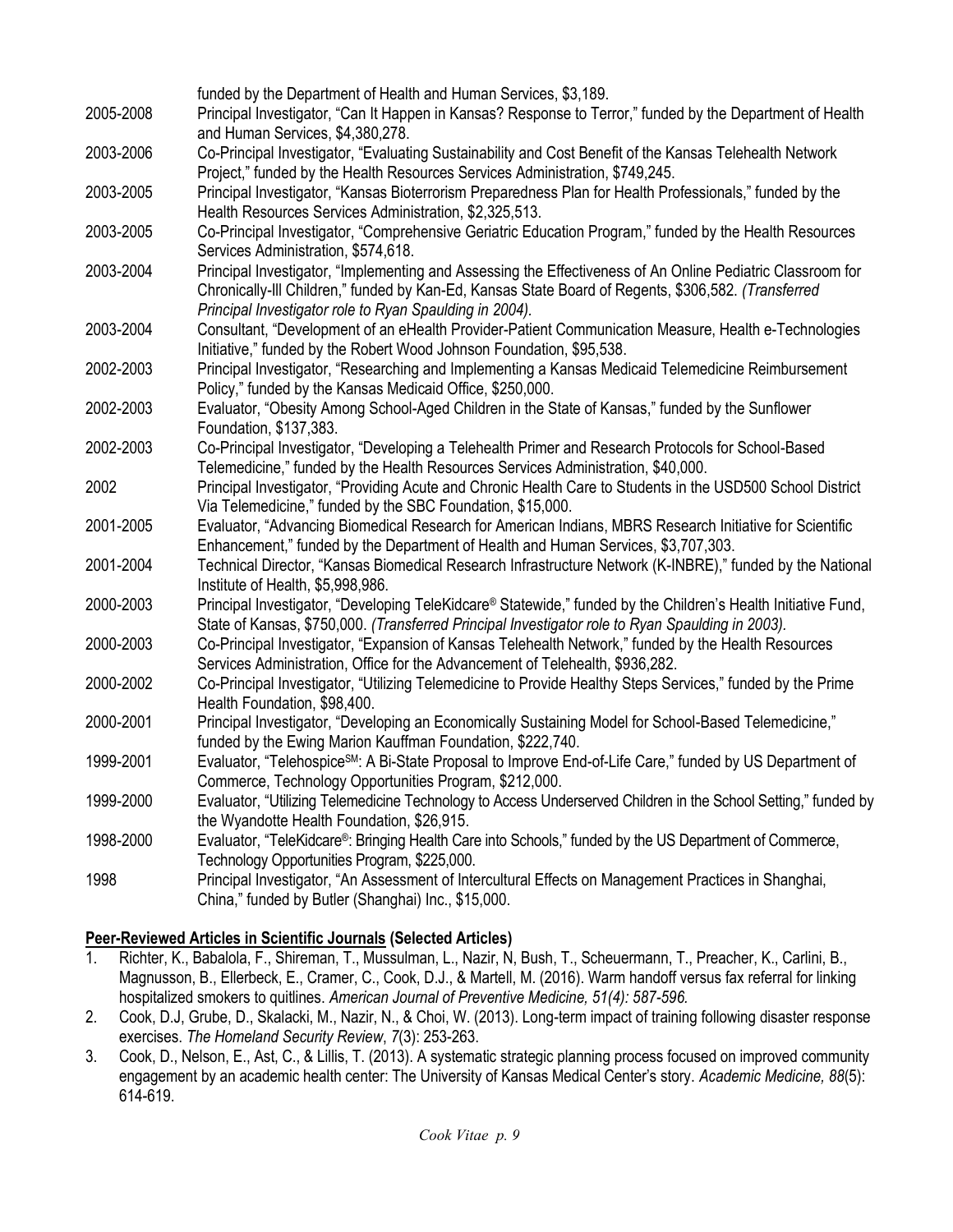- 4. Richter, K.P., Faseru, B., Mussulman L.M., Ellerbeck, E.F., Shireman, T.I., Hunt, J.J., Carlini, B.H., Preacher K.J., Ayars, C.L., & Cook, D.J. (2012). Enhancing quitline utilization among in-patients (EQUIP): Using "warm handoffs" to link hospitalized smokers with tobacco treatment after discharge. *Trials, Aug 13*: 127.
- 5. Cook, D.J., Nazir, N., Skalacki, M., Grube, C.D., & Choi, W.S. (2011). Impact of a multidisciplinary disaster response exercise. *Journal of Emergency Management, 9*(4): 35-43.
- 6. Davis, K.C., Spaulding, R.J., & Cook, D. (2009). Connecting high school science students with medical student mentors. *Telemedicine and e-Health*, *15*(Suppl 1): S106.
- 7. Ablah, E., Hawley, S., Konda, K., Wolfe, D., & Cook, D. (2008). Evaluation of health professionals' mental health emergency preparedness. *Journal of Allied Health, 37*(3): 144-149.
- 8. Fromer, D., Ablah, E., Schrater, S., Molgaard, C.A., & Cook, D. (2007). Pharmacists' self-assessments regarding emergency preparedness activities in Kansas. *Journal of Pharmacy Technology, 23*: 75-78.
- 9. Spaulding, R.J., Davis, K.G., & Cook, D.J. (2006). Evaluation of a telehealth intervention for chronically ill children, their families and their teachers. *Telemedicine Journal and e-Health*, *12*(2): 235.
- 10. Smith, C.E., Dauz, E.R., Clements, F., Puno, F.N., Cook, D., Doolittle, G., & Leeds, W. (2006). Telehealth services to improve nonadherence: A placebo-controlled study. *Telemedicine Journal and e-Health, 12*(3): 289.
- 11. Fromer, D., Ablah, E., Fredrickson, D., Wetta-Hall, R., Cook, D.J., & Molgaard, C. (2005). Terrorism and emerging infections demand precaution. *Medical Laboratory Observer*, *37*(9): 36, 38-39.
- 12. Nelson, E., Zaylor, C., & Cook, D. (2004). A comparison of psychiatrist evaluation and patient symptom report in a jail telepsychiatry clinic. *Telemedicine Journal and e-Health, 10*(2): 54-59.
- 13. Doolittle, G.C., Williams, A., & Cook, D.J. (2003). An estimation of costs of a pediatric telemedicine practice in public schools. *Medical Care, 41*(1): 100-109.
- 14. Cook, D.J. & Whitten, P.S. (2002). Telemedicine in Kansas from 1994-2001: A longitudinal investigation of organizational issues impacting the development of telemedicine adoption and diffusion. *Journal of Healthcare Information Management, 16*(3): 60-66.
- 15. Cook, D.J., Doolittle, G.C., Ferguson, D., Hanks, N., Hood, J., Howard, M., Troha, J., Mehling, D., & Zurbuchen, N. (2002). Explaining the adoption of telemedicine services: An analysis of paediatric telemedicine services. *Journal of Telemedicine and Telecare*, *8*(1): 94-96.
- 16. Smith, C.E., Smitka, J.J., Kleinbeck, S.V.M., Clements, F., & Cook, D.J. (2002). Feasibility of in-home telehealth for conducting research. *Clinical Nursing Research: An International Journal, 11*(2): 220-233.
- 17. Cook, D.J., Doolittle, G.C., & Whitten, P. (2001). Administrator and provider perceptions of the factors relating to programme effectiveness in implementing telemedicine to provide end-of-life care. *Journal of Telemedicine and Telecare, 7*(2): 17-19.
- 18. Nelson, E.L., Cook, D.J., Shaw, P., Peacock, G., & Doolittle, G.C. (2001). Evolving pediatrician perceptions of a telemedicine program. *Journal of Computer-Mediated Communication, 6*(4).
- 19. Redford, L., & Cook, D.J. (2001). Rural health care in transition: The role of technology. *The Public Policy and Aging Report, 12*(1): 1-5.
- 20. Zaylor, C., Nelson, E.L., & Cook, D.J. (2001). Clinical outcomes in a prison telepsychiatry clinic. *Journal of Telemedicine and Telecare, 7*(1 Suppl): 47-49.
- 21. Whitten, P.S. & Cook, D.J. (1999). School-based telemedicine: Using technology to bring health care to inner-city children. *Journal of Telemedicine and Telecare, 5*(1 Suppl): S23-25.
- 22. Whitten, P.S., Cook, D.J., & Doolittle, G.C. (1998). An analysis of provider perception for TelehospiceSM*. The American Journal of Hospice and Palliative Care, 15*(5): 267-275.

# **Book**

1. Whitten, P. & Cook, D.J. (Editors). (2004). *Understanding Health Communication Technologies: A Case Study Approach*, (1st ed.). San Francisco, CA: Jossey-Bass/Wiley.

# **Book Chapters (Selected Chapters)**

- 1. Whitten, P., Cook, D.J., & Cornacchione, J. (2011). Telemedicine: Reviewing the past, looking toward the future. In T. Thompson & R. Parrott (2nd ed.), *Routledge Handbook of Health Communication* (pp. 84-99). New York: Taylor & Francis.
- 2. Spaulding, R.J., Cook, D.J., & Doolittle, G.C. (2006). School-based telemedicine in Kansas: Parent perceptions of health and economic benefits. In J.N. Yfantopoulos, G.T. Papanikos and Z. Boutsioli (Eds.), *Health Care Issues: An International*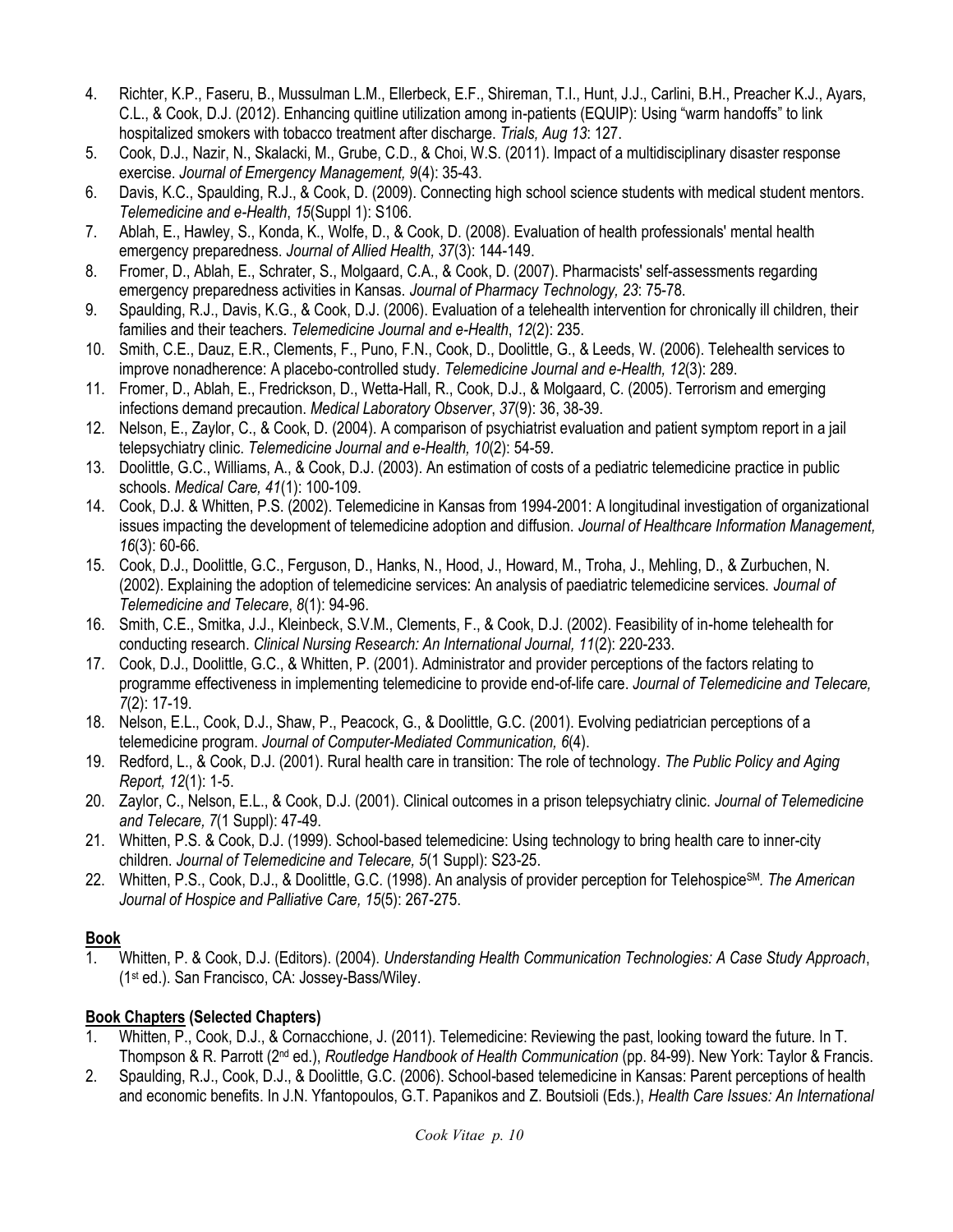*Perspective* (pp. 371-386). Athens, Greece: Athens Institute for Education and Research.

- 3. Cook, D.J., Patterson, J.D., & Downs, C.W. (2004). Conducting team audits. In C.W. Downs (Ed.), *Assessing Organizational Communication* (pp. 36-49). New York: Gilford Press.
- 4. Zaylor, C. Spaulding, A. & Cook, D.J. (2003). Mental health correctional telemedicine. In R. Wooton's (Ed.), *e-Mental Health and Telepsychiatry*. London: The Royal Society of Medicine Press.
- 5. Doolittle, G.C. & Cook, D.J. (2000). Telemedicine. In P.L. Davidson (Ed.), *Healthcare Information Systems* (pp. 453-468). Washington, DC: Auerbach Publications.
- 6. Whitten, P.S., Eastin, M., & Cook, D.J. (2000). The role of the organization in the success of web-based continuing medical education programs. In R. Rice and J.E. Katz (Eds.), *The Internet and Health Communication* (pp. 35-42). Thousand Oaks, CA: Sage Publications.
- 7. Doolittle, G.C. & Cook, D.J. (1999). Defining the needs of a telemedicine service. In R. Wootton and J. Craig (Eds.), *Introduction to Telemedicine* (pp. 79-92). London: The Royal Society of Medicine Press.

# **Published Abstracts (Selected Abstracts)**

- 1. Doolittle, G., Spaulding, R., Martin, K., Krebil, H., Spaulding, A. & Cook, D. (2011). Midwest Cancer Alliance: Clinical trials, education & research across the KS telemedicine network. Abstract. *Telemedicine and e-Health, 17*(4): A-1-A-122.
- 2. Spaulding, R., Russo, T., Cook, D., & Doolittle, G. (2004). Diffusion theory and telehealth adoption by Kansas providers: Critical factors in telehealth adoption for improved patient access. Abstract. *Telemedicine and e-Health Conference Proceedings:* 100-101.
- 3. Doolittle, G.C., Cook, D.J., Spaulding, R., & Williams, A. (2003). Cost studies for teleoncology practices in Kansas. Abstract. *Telemedicine Journal and e-Health, 9*(1): 75.
- 4. Nelson, E., & Cook, D. (2003). Treating childhood depression over interactive televideo. Abstract. *Telemedicine Journal and e-Health, 9*(1): 114.
- 5. Cook, D.J. (2002). Developing a statewide broadband infrastructure to support clinical and educational tele-services in Kansas: An overview of political and technical challenges. Abstract. *Telemedicine Journal and e-Health, 8*(2): 210-211.
- 6. Cook, D.J., Doolittle, G.C., & Spaulding, A. (2002). Developing a reimbursement model for urban based telemedicine services*.* Abstract. *Telemedicine Journal and e-Health, 8*(2): 198-199.
- 7. Cook, D.J., Doolittle, G.C., Spaulding, A., & Swirczynski, D. (2002). A comparison of innovation adopters and nonadopters within a telemedicine initiative: An evaluation of innovation attributes to explain telemedicine diffusion. Abstract. *Telemedicine Journal and e-Health, 8*(2): 214.
- 8. Cook, D.J., Shaw, P., & Nelson, E.L. (2001). Research approaches to establishing telemedicine efficacy from a communication studies standpoint. Abstract. *Telemedicine Journal and e-Health, 7*(2): 176.
- 9. Cook, D.J., Nelson, E.L., Shaw, P., & Doolittle, G.C. (2001). Healthy steps intervention for adolescent parents over interactive televideo. Abstract. *Telemedicine Journal and e-Health, 7*(2): 187-188.
- 10. Nelson, E.L., Shaw, P., Doolittle, G.C., Peacock, G., & Cook, D.J. (2001). Telemedicine provider perceptions of diagnostic and treatment efficacy in a pediatric population. Abstract. *Telemedicine Journal and e-Health, 7*(2): 188.
- 11. Ermer, D., Nelson, E.L., & Cook, D.J. (2000). An evaluation of treatment of children with attention-deficit hyperactivity disorder (ADHD) over TeleKidcare®. Abstract. *Telemedicine Journal, 6*(1): 177.
- 12. Cook, D.J., Steitz, S., & Adcock, J. (2000). Tele-home health: Accessing chronic CF and CHF patients via telemedicine. Abstract. *Telemedicine Journal, 6*(1): 175.

# **SERVICE AND ENGAGED SCHOLARSHIP EXPERIENCE**

# **University Committee Service, University of Kansas, 2013-present (Selected Service)**

- Member, Executive Policy Group, Pandemic Unified Command team (2020-present), Office of the Chancellor.
- Member, KU Center for Research, Inc Advisory Group for Strategy & Development (2020-present). Office for Research.
- Member, EVC Leadership Team (2020-present), Office of the Executive Vice Chancellor.
- Member, Chancellor's Executive Committee (2019-present), Office of the Chancellor.
- Member, Chancellor's Cabinet (2013-present), Office of the Chancellor.
- Member, Capital Planning Executive Committee, (2019-present) Office the Chancellor.
- Board Member, KU Center for Research, Inc (KUCR) Board of Trustees (2018-2020), Office for Research.